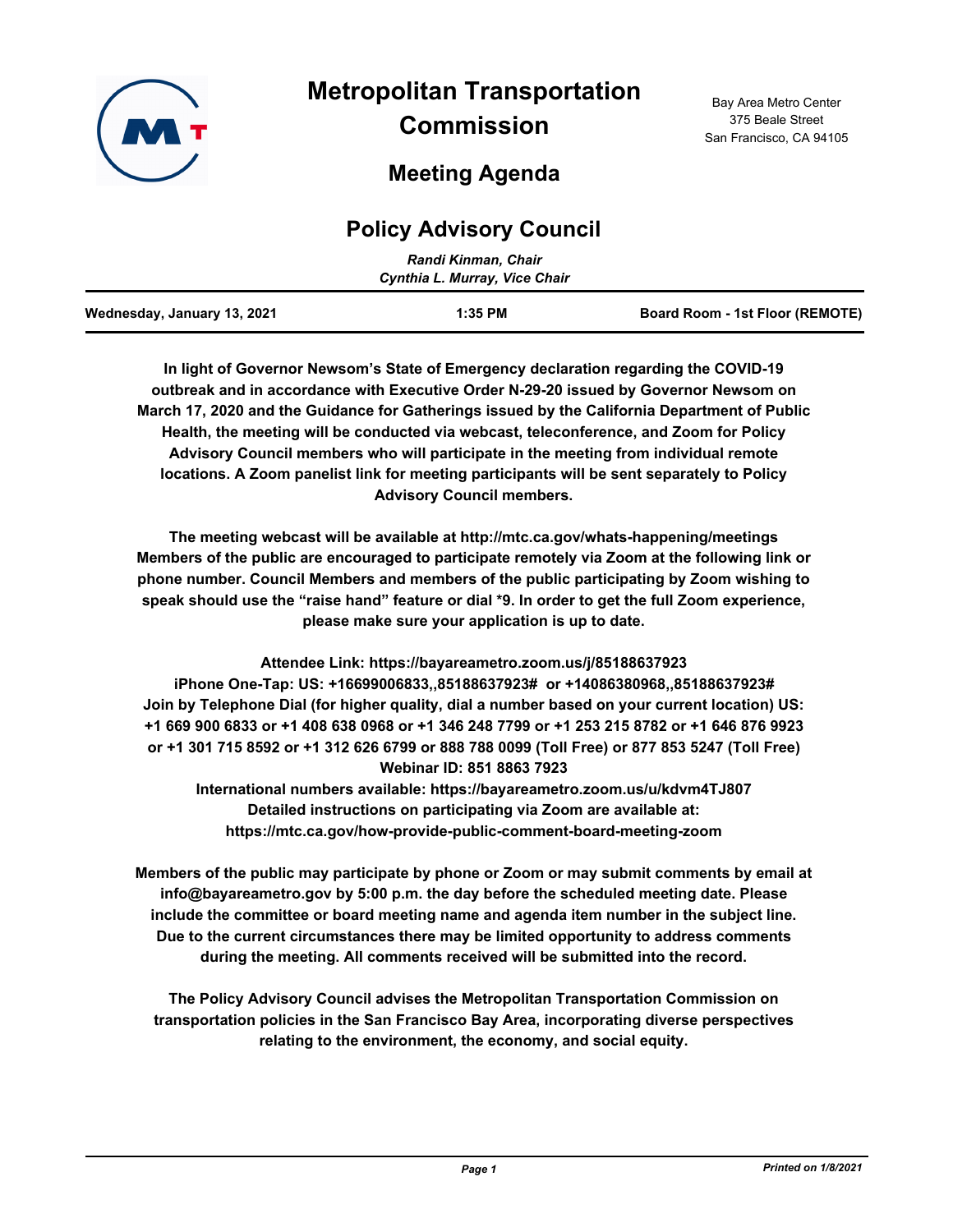#### **1. Welcome**

*Randi Kinman, Council Chair*

#### **2. Roll Call / Confirm Quorum**

*Quorum: A quorum of this council shall be a majority of its regular voting members (14).*

| 3. | 21-0078             | Chair's Report<br>(5 minutes)                                   |
|----|---------------------|-----------------------------------------------------------------|
|    | <b>Action:</b>      | Information                                                     |
|    | <b>Presenter:</b>   | Randi Kinman, Council Chair                                     |
| 4. | 21-0079             | Approval of the December 9, 2020 Meeting Minutes<br>(5 minutes) |
|    | <b>Action:</b>      | Approval                                                        |
|    | <b>Attachments:</b> | 04 Council Minutes Dce 09 2020.pdf                              |

#### **5. Public Comments / Other Business**

|    |                     | Council Members and members of the public participating by Zoom wishing to speak<br>should use the "raise hand" feature or dial *9. |
|----|---------------------|-------------------------------------------------------------------------------------------------------------------------------------|
| 6. | 21-0080             | <b>Subcommittee Reports</b><br>(7 minutes)                                                                                          |
|    | <b>Action:</b>      | Information                                                                                                                         |
|    | <b>Presenter:</b>   | Veda Florez, Policy Advisory Council Equity & Access Subcommittee<br>Chair and                                                      |
|    |                     | Adina Levin, Policy Advisory Council Fare Coordination and Integration<br>Subcommittee Chair                                        |
| 7. | 21-0081             | Blue Ribbon Transit Recovery Task Force Update<br>(20 minutes)                                                                      |
|    |                     | Update on the Blue Ribbon Transit Recovery Task Force.                                                                              |
|    | <b>Action:</b>      | Information                                                                                                                         |
|    | <b>Presenter:</b>   | Melanie Choy                                                                                                                        |
|    | <b>Attachments:</b> | 07 Blue Ribbon.pdf                                                                                                                  |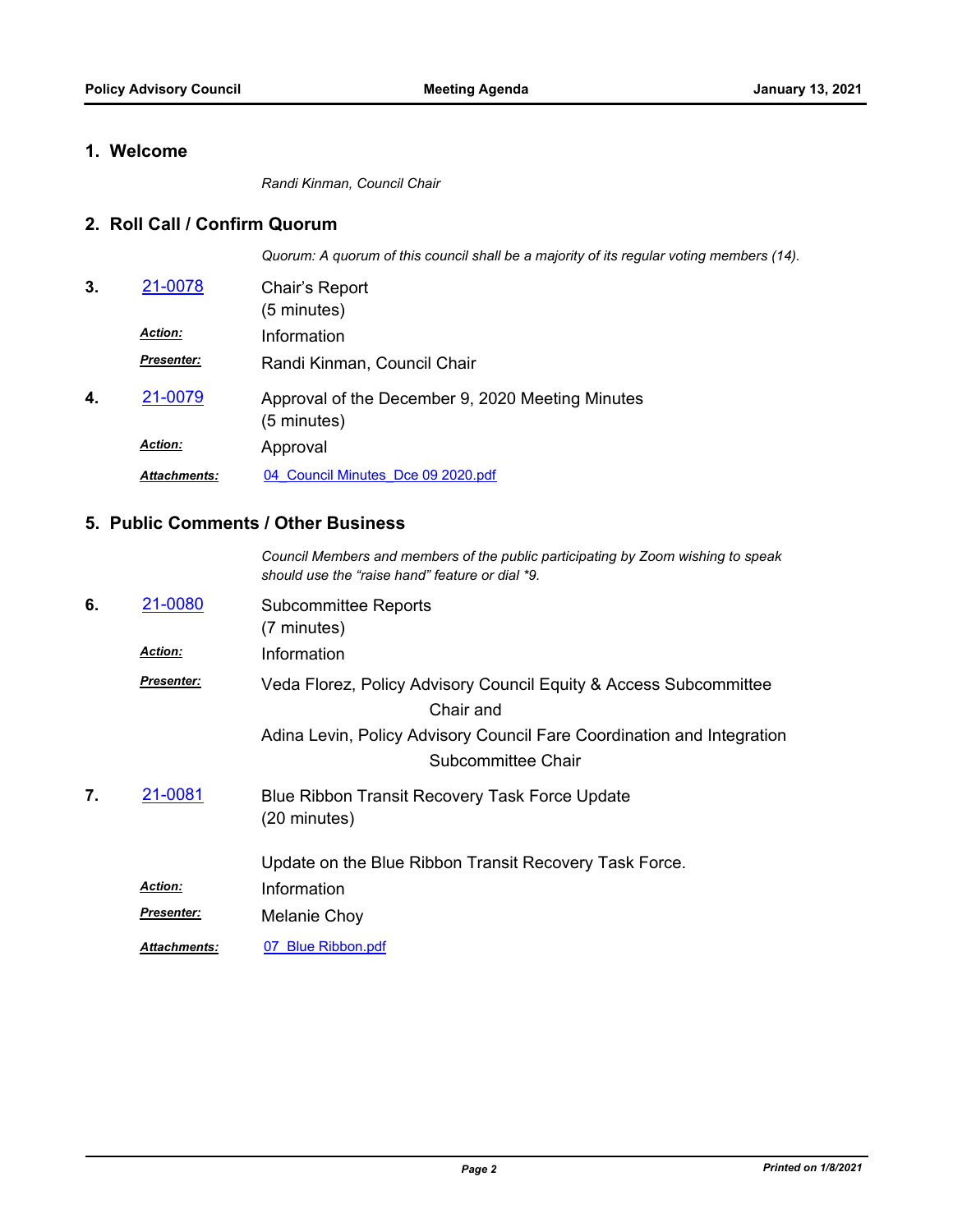| 8.  | 20-1680            | MTC Resolution No. 4451 and ABAG Resolution No. 01-2021: Plan Bay<br>Area 2050 Final Blueprint: Approval as Preferred Environmental Impact<br>Report (EIR) Alternative<br>(50 minutes)                                                                             |
|-----|--------------------|--------------------------------------------------------------------------------------------------------------------------------------------------------------------------------------------------------------------------------------------------------------------|
|     |                    | Presentation on the Plan Bay Area 2050 Final Blueprint Outcomes,<br>including performance & equity outcomes, and discuss advancement of the<br>Final Blueprint as the Preferred Alternative in the EIR process.                                                    |
|     | Action:            | Information                                                                                                                                                                                                                                                        |
|     | <u>Presenter:</u>  | Dave Vautin                                                                                                                                                                                                                                                        |
|     | Attachments:       | 08i PLNG-5ai PBA50 FinalBlueprint PreferredEIRAIt Summary Sheets and P                                                                                                                                                                                             |
|     |                    | 08ii PLNG-5aii PBA50 FinalBlueprint PreferredEIRAIt Attachments B-G.pdf                                                                                                                                                                                            |
|     |                    | 08iii PLNG-5aiii PBA50 FinalBlueprint PreferredEIRAIt MTC Res. No 4451 at                                                                                                                                                                                          |
| 9.  | 21-0153            | COVID - 19 Federal Relief Funding<br>(20 minutes)                                                                                                                                                                                                                  |
|     |                    | Overview of the funding the Bay Area expects to receive from the<br>COVID-19 Federal Relief Legislation for transit operations, and will<br>provide information on next steps to be taken towards the distribution of<br>these funds to eligible transit agencies. |
|     | Action:            | Information                                                                                                                                                                                                                                                        |
|     | <u>Presenter:</u>  | <b>Theresa Romell</b>                                                                                                                                                                                                                                              |
|     | Attachments:       | 09 COVID Federal Relief Funding.pdf                                                                                                                                                                                                                                |
| 10. | 21-0082            | <b>Staff Liaison Report</b><br>(3 minutes)                                                                                                                                                                                                                         |
|     |                    | Relevant MTC policy decisions and other activities.                                                                                                                                                                                                                |
|     | Action:            | Information                                                                                                                                                                                                                                                        |
|     | <u>Presenter:</u>  | Marti Paschal, Staff Liaison                                                                                                                                                                                                                                       |
|     | Attachments:       | 10 Staff Liaison Report January 2021.pdf                                                                                                                                                                                                                           |
| 11. | 21-0083            | <b>Council Member Reports</b><br>(5 minutes)                                                                                                                                                                                                                       |
|     |                    | Members of the Council may report on locally relevant issues or events.                                                                                                                                                                                            |
|     | <u>Action:</u>     | Information                                                                                                                                                                                                                                                        |
|     | <u> Presenter:</u> | Randi Kinman, Council Chair                                                                                                                                                                                                                                        |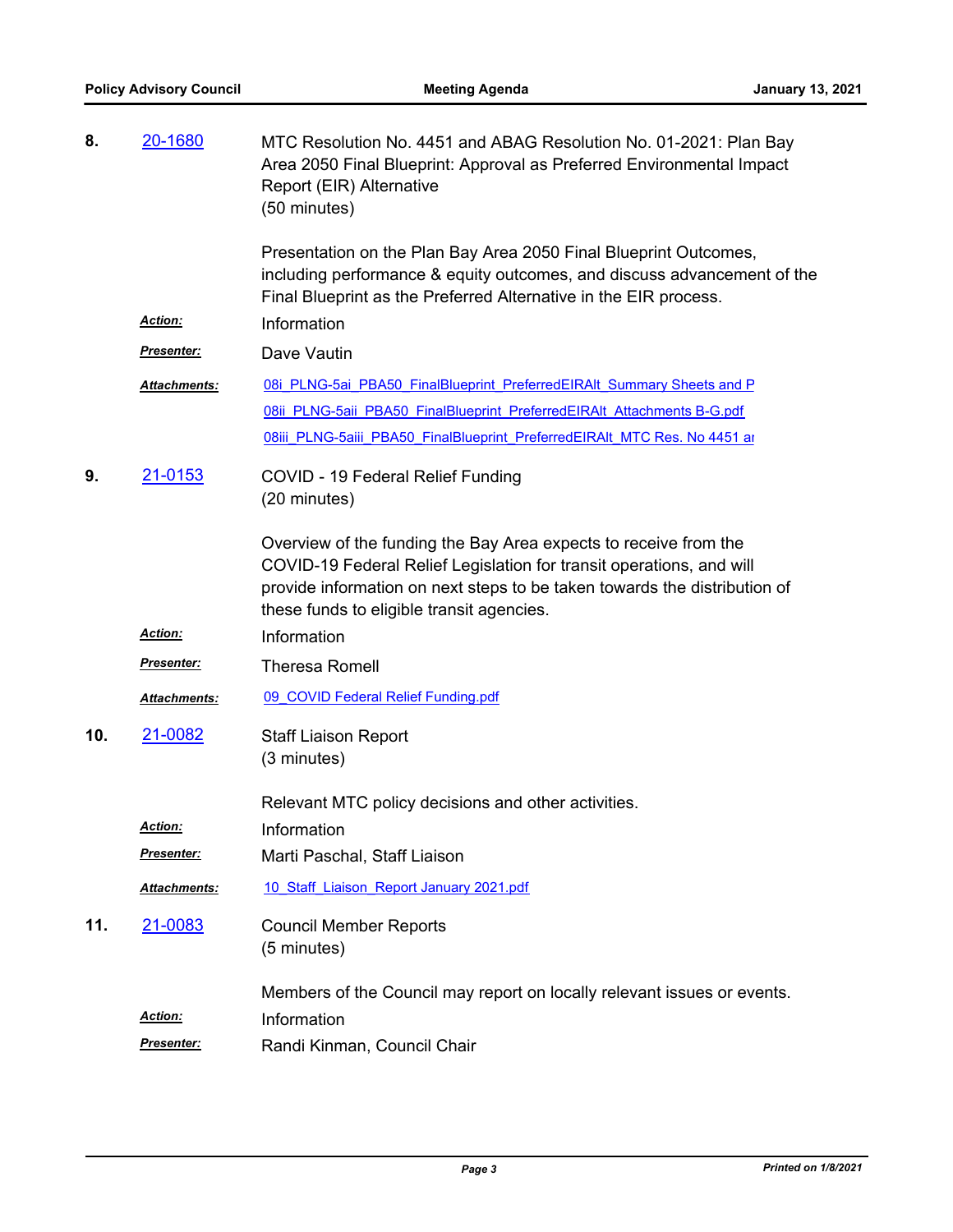| 12. | 21-0084           | <b>New Business</b><br>$(5 \text{ minutes})$                                                       |
|-----|-------------------|----------------------------------------------------------------------------------------------------|
|     |                   | Members of the Council may bring up new business for discussion or<br>addition to a future agenda. |
|     | <b>Action:</b>    | <b>Discussion</b>                                                                                  |
|     | <b>Presenter:</b> | Randi Kinman, Council Chair                                                                        |

#### **13. Adjournment / Next Meeting**

**The next meeting of the Policy Advisory Council will be held Wednesday, February 10, 2021, at 1:35 p.m. at the Bay Area Metro Center, 375 Beale Street, San Francisco, CA or remotely and by webcast as appropriate depending on the status of any shelter in place orders. Any changes to the schedule will be duly noticed to the public.**